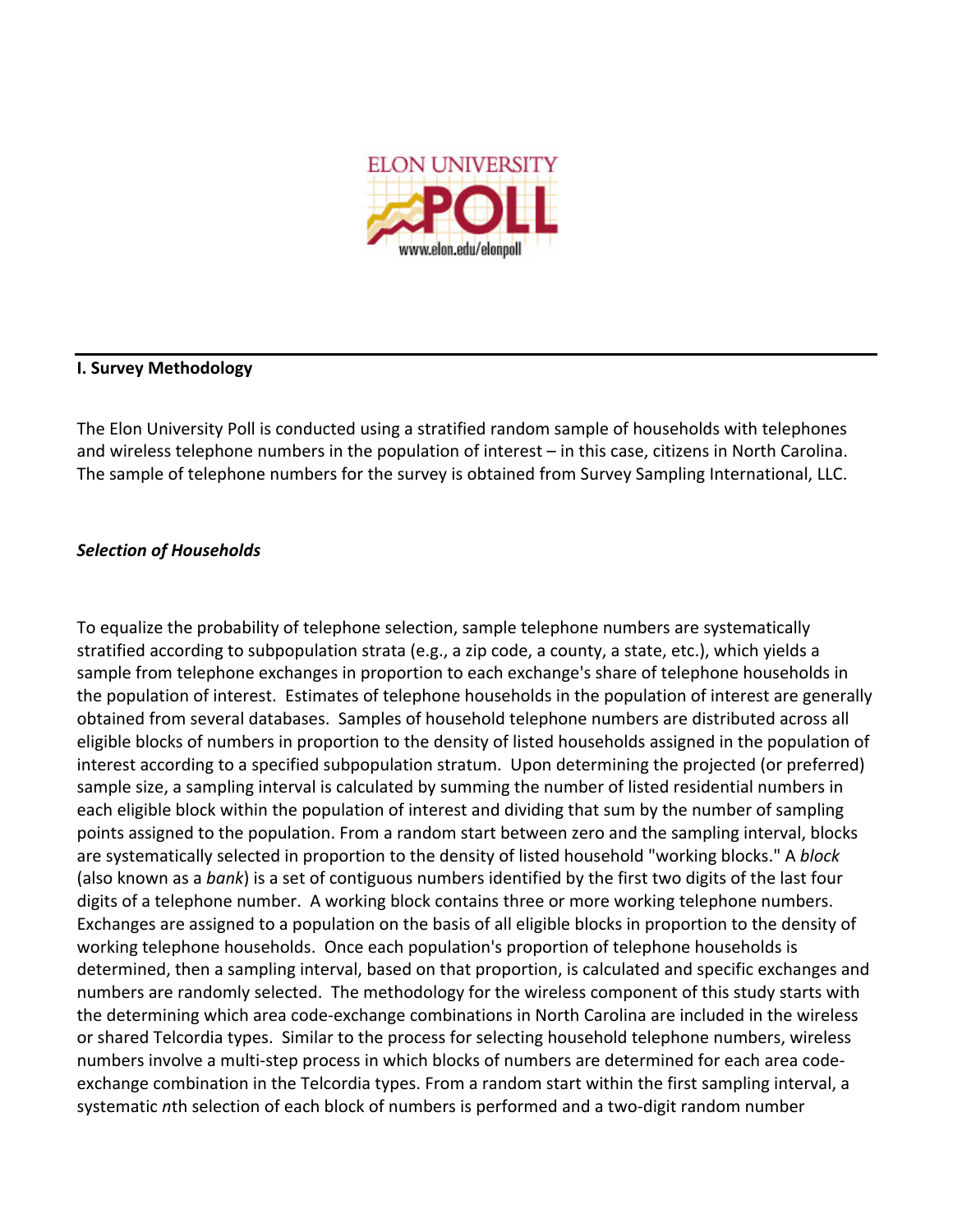between 00 and 99 is appended to each selected *n*th block stem. The intent is to provide a stratification that will yield a sample that is representative both geographically and by large and small carrier. From these, a random sample is generated. Because exchanges and numbers are randomly selected by the computer, unlisted as well as listed household telephone numbers are included in the sample. Thus, the sample of telephone numbers generated for the population of interest constitutes a random sample of telephone
households
and
wireless
numbers
of
the
population.

# *Procedures
Used
for
Conducting
the
Poll*

The survey was conducted Monday, February 22<sup>nd</sup>, through Thursday, February 25<sup>th</sup>, of 2010. During this time calls were made from 5:00 pm to 9:00 pm EST. The Elon University Poll uses CATI system software (Computer
Assisted
Telephone
Interviewing)
in
the
administration
of
surveys.

For
each
working telephone number in the sample, several attempts were made to reach each number. Only individuals 18
years
or
older
were
interviewed;
those
reached
at
business
or
work
numbers
were
not
interviewed. For each number reached, one adult is generally selected based on whether s/he is the oldest or youngest adult. Interviews, which are conducted by live interviewers, are completed with adults from the target population as specified. Interviews for this survey were completed with 508 adults from North Carolina. For a sample size of 508, there is a 95 percent probability that our survey results are within plus or minus 4.4 percentage points (the margin of sampling error) of the actual population distribution for any given question. For sub-samples (a subgroup selected from the overall sample), the margin of error is higher depending on the size of the subsample. When we use a subsample, we identify these results as being from a subsample and provide the total number of respondents and margin of error for that subsample. In reporting our results, we note any use of a subsample where applicable. Because our surveys are based on probability sampling, there are a variety of factors that prevent these results from being perfect, complete depictions of the population; the foremost example is that of margin of sampling error (as noted above). With all probability samples, there are theoretical and
practical
difficulties
estimating
population
characteristics
(or
parameters).

Thus,
while
efforts
are made to reduce or lessen such threats, sampling error as well as other sources of error - while not all inclusive, examples of other error effects are non-response rates, question order effects, question wording
effects,
etc.
–
are
present
in
surveys
derived
from
probability
samples.

## *Questions
and
Question
Order*

The Elon University Poll provides the questions as worded and the order in which these questions are administered (to respondents). Conspicuous in reviewing some questions is the "bracketed" information. Information contained within brackets ([]) denotes response options as provided in the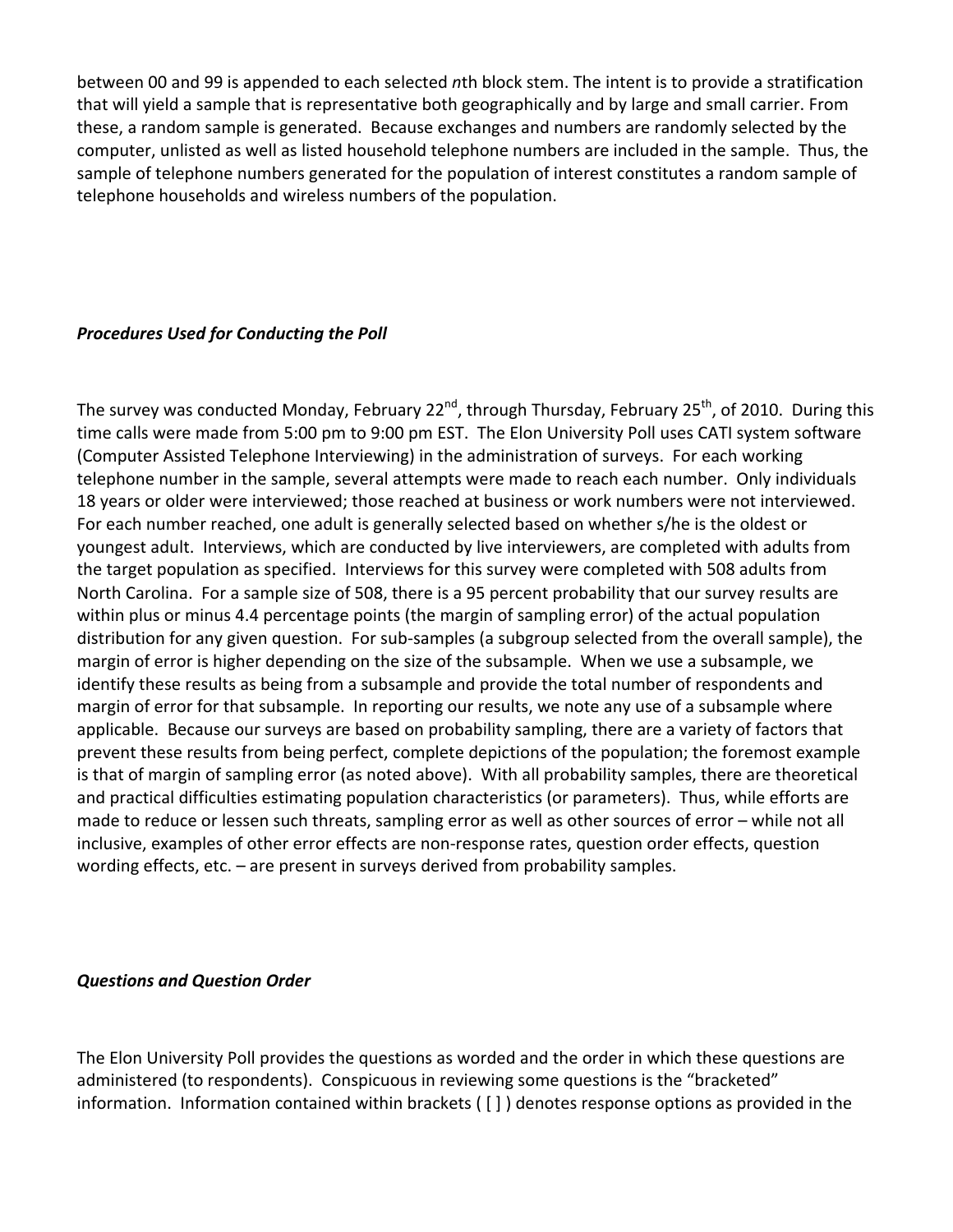question;
this
bracketed
information
is
rotated
randomly
to
ensure
that
respondents
do
not
receive
a
set order of response options presented to them, which also maintains question construction integrity by avoiding respondent acquiescence based on question composition. Some questions used a probe maneuver to determine a respondent's intensity of perspective. Probe techniques used in this guestionnaire mainly consist of asking a respondent if their response is more intense than initially provided. For example, upon indicating whether s/he is satisfied or dissatisfied, we asked the respondent "would you say you are very 'satisfied'/'dissatisfied'". This technique is employed in some questions as opposed to specifying the full range of choices in the question. Though specifying the full range of options in questions is a commonly accepted practice in survey research, we sometimes prefer that the respondent determine whether their perspective is stronger or more intense for which the probe technique used. Another method for acquiring information from respondents is to ask an "openended" question. The open-ended question is a question for which no response options are provided, i.e., it is entirely up to the respondent to provide the response information.

## *The
Elon
University
Poll*

The Elon University Poll is conducted under the auspices of the Center for Public Opinion Polling (Hunter Bacot, Director & Mileah Kromer, Assistant Director), which is a constituent part of the Institute for Politics and Public Affairs (George Taylor, Director); both these organizations are housed in the department of political science at Elon University. These academic units are part of Elon College, the College of Arts and Sciences at Elon University. The Elon University administration, led by Dr. Leo Lambert, President of the university, fully support the Elon University Poll as part of its service commitment to state, regional, and national constituents. Dr. Hunter Bacot, a professor in the department of political science, directs the Elon University Poll. Elon University students administer the survey as part of the University's commitment to experiential learning where "students learn through doing."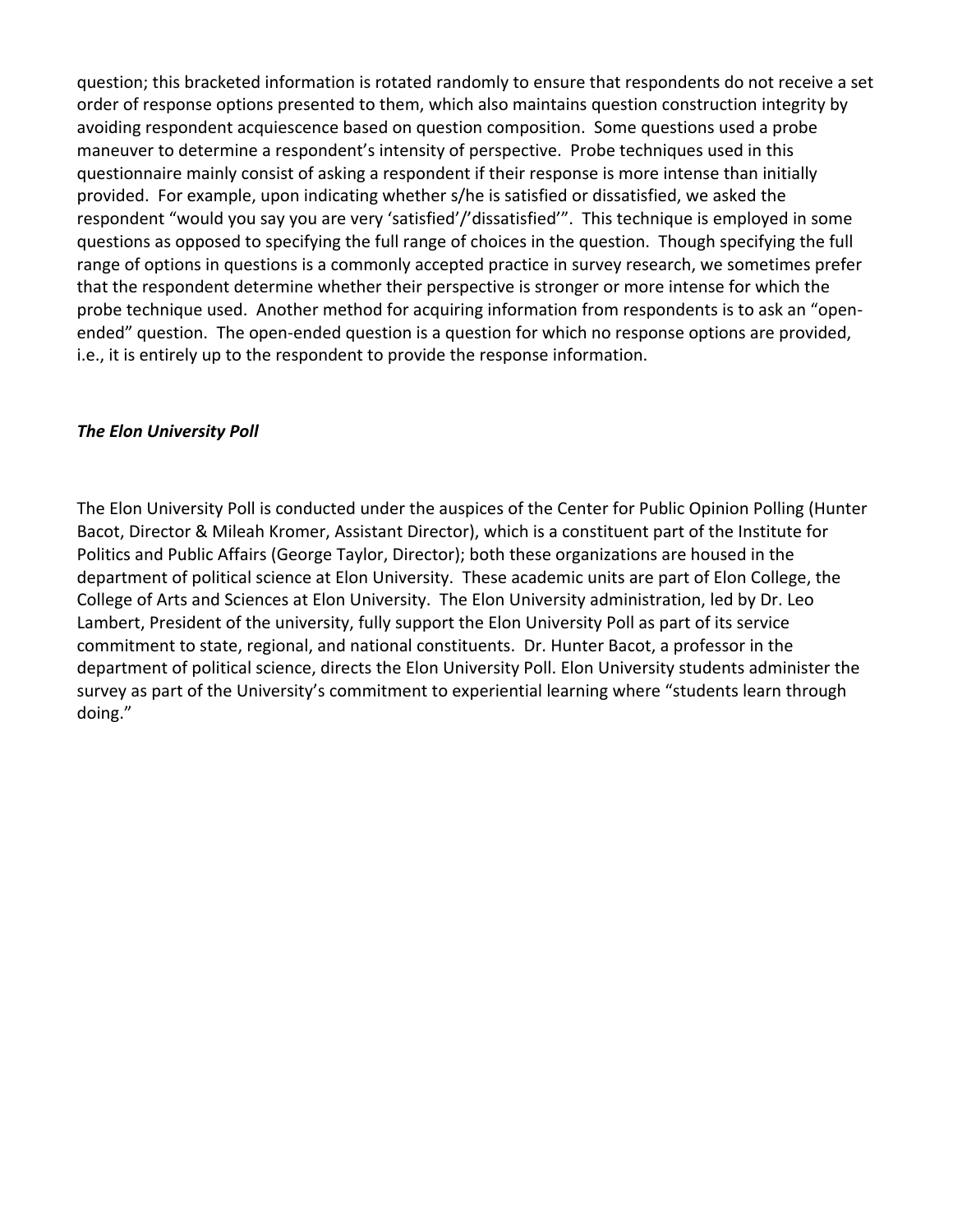Interviews were completed with 508 adults from households in the North Carolina. For a sample size of 508, there is a 95 percent probability that our survey results are within plus or minus 4.4 percentage points (the margin of sampling error) of the actual population distribution for any given question. Due to rounding, column totals may not equal 100 percent as indicated. Data are weighted to reflect the adult population in terms of age and race.

| About the Codes appearing in Questions and Responses |                                                                                                                                                                                                                                                                                                                                                                                                                                                                   |
|------------------------------------------------------|-------------------------------------------------------------------------------------------------------------------------------------------------------------------------------------------------------------------------------------------------------------------------------------------------------------------------------------------------------------------------------------------------------------------------------------------------------------------|
|                                                      |                                                                                                                                                                                                                                                                                                                                                                                                                                                                   |
| <b>Response Options not offered</b>                  | Response options are not offered to the person taking<br>the survey (respondent), but are included in the<br>question as asked (and usually denoted by brackets, []).<br>Response options are generally offered only for<br>demographic questions (background characteristic, e.g.,<br>age, education, income, etc.).                                                                                                                                             |
| $v =$ volunteered response                           | Respondents volunteer response option. As response<br>options are not offered to those taking the survey, some<br>respondents offer or volunteer response options.<br>Though not all volunteered options can be anticipated,<br>the more common options are noted.                                                                                                                                                                                                |
| $p =$ probed response                                | Respondents self-place in this option or category. A<br>probe maneuver is used in questions to allow the<br>respondent to indicate whether her/his response is<br>more intense than initially provided for in the choices<br>appearing in the question. For example, on probe<br>questions the interviewer, upon a respondent indicating<br>that she/he is satisfied (or dissatisfied), is instructed to<br>ask him/her "Would you say you are "very satisfied"?" |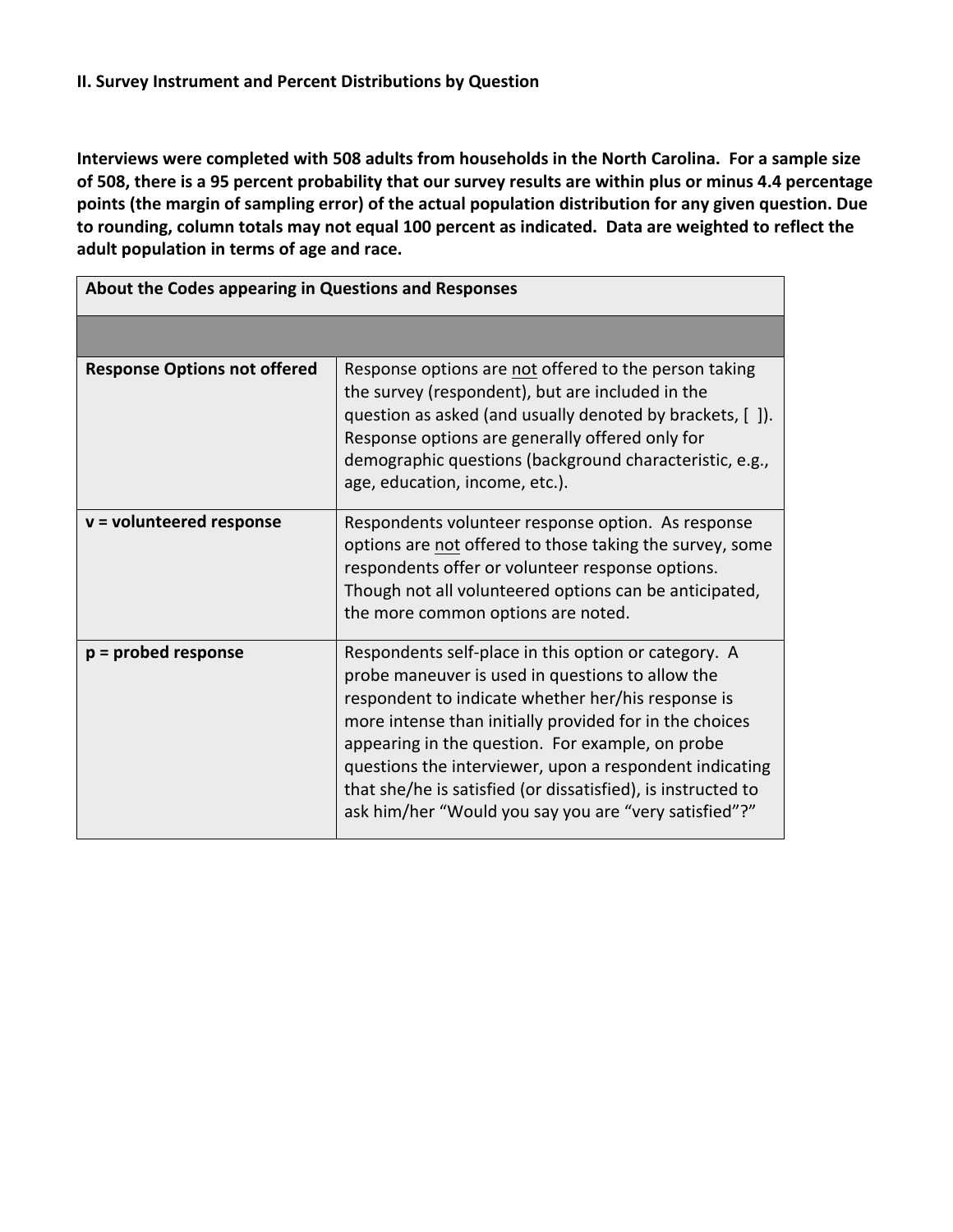Now, I m going to change topics and ask you some questions about environmental issues in North Carolina . . .

**What do you think is the most important environmental issue in North Carolina? (open ended)**

|                                         | Percent |
|-----------------------------------------|---------|
| WATER POLLUTION/ CONTAMINATION          | 17.8    |
| AIR POLLUTION/ AIR QUALITY ISSUES       | 10.9    |
| RECYCLING (HOUSEHOLD ITEMS)             | 9.3     |
| POLLUTION IN GENERAL                    | 8.3     |
| <b>ALTERNATIVE ENERGY</b>               | 3.3     |
| DEFORESTATION/LOGGING                   | 3.2     |
| CLIMATE CHANGE/ GLOBAL WARMING ISSUES   | 3.1     |
| GROUND OR LAND POLLUTION/ CONTAMINATION | 2.2     |
| COASTAL ISSUES                          | 2.1     |
| WASTE LAGOONS                           | 2.1     |
| <b>NUCLEAR ENERGY ISSUES</b>            | 1.8     |
| OFF SHORE OIL DRILLING                  | 1.7     |
| DROUGHT                                 | .7      |
| OTHER                                   | 13.4    |
| DON'T KNOW (v)                          | 20.1    |
| Total (508; +/-4.4%)                    | 100.0   |

How would you rate the overall quality of the environment in North Carolina today . . . would you rate it as: **[very poor, poor, average, good, or very good]?**

|                      | Percent |
|----------------------|---------|
| <b>VERY POOR</b>     | 2.7     |
| <b>POOR</b>          | 6.8     |
| <b>AVERAGE</b>       | 44.9    |
| GOOD                 | 36.0    |
| <b>VERY GOOD</b>     | 9.4     |
| DON'T KNOW (v)       |         |
| Total (508; +/-4.4%) | 100.0   |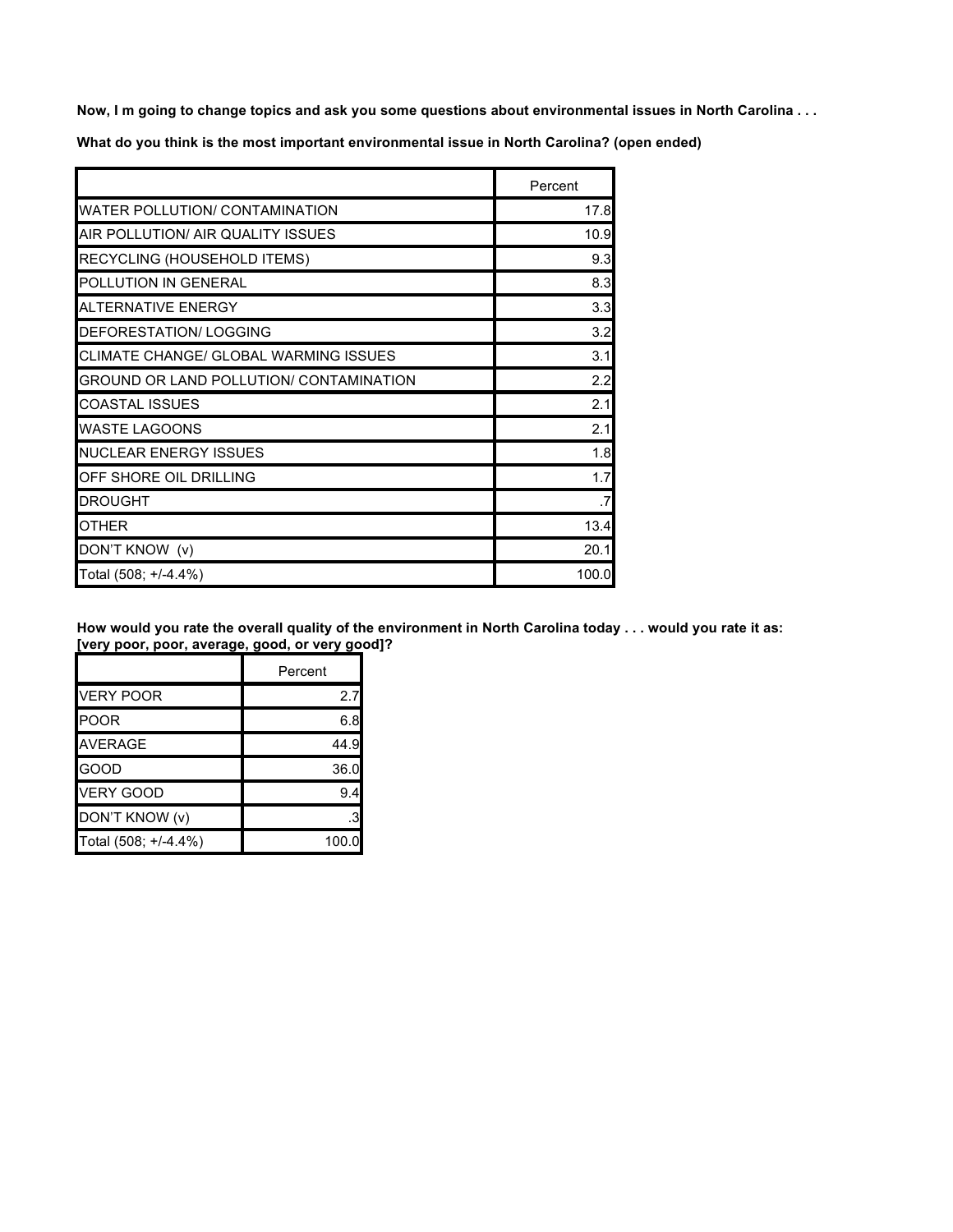As you may know, climate change is generally described as a change in the average weather patterns across the planet ... so with this in mind, I'm going to read you two statements about climate change and I would like for you to tell me which statement best reflects your opinion . . . if neither statement reflects your opinion, please let me know that as **well . . .**

[(#1) Climate change is a result of human activity, or (#2) Climate change is a result of natural patterns in the earth's **environment]?**

|                                   | Percent |
|-----------------------------------|---------|
| #1) - RESULT OF HUMAN ACTIVITY    | 34.7    |
| (#2) – RESULT OF NATURAL PATTERNS | 43.9    |
| <b>NEITHER STATEMENT</b>          | 27      |
| BOTH (v)                          | 17.5    |
| DON'T KNOW (v)                    | 1.2     |
| Total (508; +/-4.4%)              | 100.0   |

**In your view, are statements about climate change [generally exaggerated, generally underestimated, or generally correct]?**

|                                 | Percent |
|---------------------------------|---------|
| <b>GENERALLY UNDERESTIMATED</b> | 21.1    |
| <b>GENERALLY CORRECT</b>        | 30.6    |
| <b>GENERALLY EXAGGERATED</b>    | 42.4    |
| DON'T KNOW<br>(v)               | 5.8     |
| REFUSED (v)                     |         |
| Total (508; +/-4.4%)            | 100.0   |

Next, I m going to read you a list of environmental issues . . . . . . as I read each item on the list, please tell me whether **it [is a concern or is not a concern] to you . . .[read item]**

|                                              | <b>IS A CONCERN</b> | <b>IS NOT A</b><br><b>CONCERN</b> | DON'T KNOW /<br><b>REFUSED</b> |
|----------------------------------------------|---------------------|-----------------------------------|--------------------------------|
| <b>POLLUTION OF DRINKING WATER</b>           | 91.0                | 8.3                               | 0.6                            |
| <b>WATER POLLUTION</b>                       | 92.4                | 6.8                               | 0.8                            |
| <b>TOXIC CONTAMINATION OF SOIL AND WATER</b> | 90.0                | 7.9                               | 1.2                            |
| SUPPLY OF FRESH WATER FOR HOUSEHOLDS         | 82.7                | 16.1                              | 1.3                            |
| <b>AIR POLLUTION</b>                         | 81.6                | 17.7                              | 0.7                            |
| <b>LOSS OF FORESTS</b>                       | 81.8                | 16.0                              | 2.2                            |
| EXTINCTION OF PLANTS AND ANIMALS             | 75.2                | 23.4                              | 1.4                            |
| <b>CLIMATE CHANGE</b>                        | 64.0                | 33.8                              | 2.2                            |

**Note: Total=508; +/-4.4%**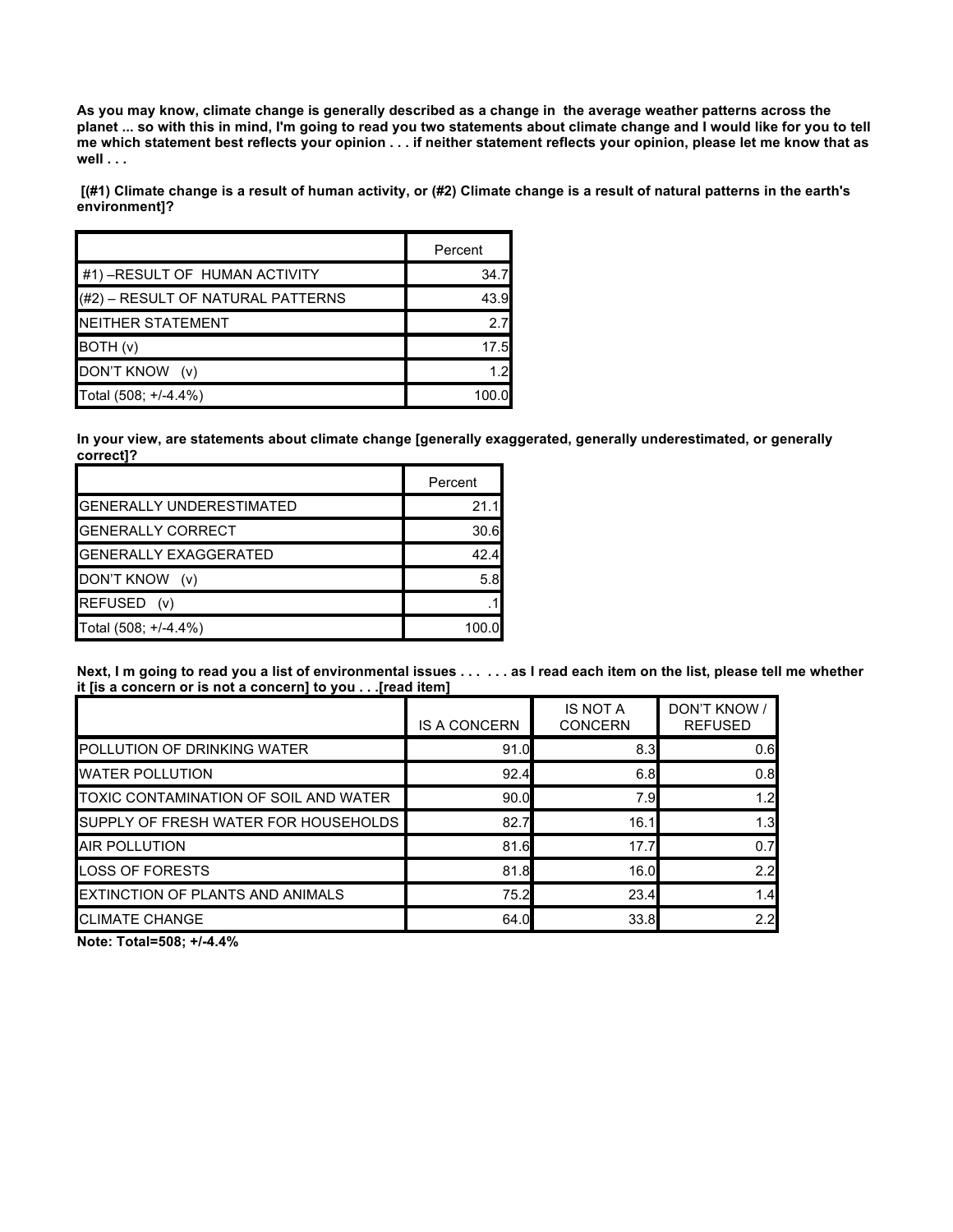Now, I m going to read you some statements about open space land conservation by the state of North Carolina for parks, trails, and other recreational activities... I would like for you to tell me which statement best reflects your own **opinion about efforts to conserve open space land in North Carolina . . .**

**do you think:**

- **[#1- the state is not conserving enough open space land,**
- **#2- the state is conserving about the right amount of open space land,**
- **#3- the state is conserving too much open space land,**
- **#4- the state should not be involved in conserving open space land**
	- **or have you even given this issue much thought]?**

|                                                           | Percent |
|-----------------------------------------------------------|---------|
| (#1) NOT CONSERVING ENOUGH OPEN LAND SPACE                | 35.8    |
| (#2) CONSERVING ABOUT THE RIGHT AMOUNT OF OPEN LAND SPACE | 29.9    |
| (#3) CONSERVING TOO MUCH OPEN LAND SPACE                  | 6.7     |
| (#4) SHOULD NOT BE INVOLVED IN OPEN LAND SPACE            | 2.3     |
| HAVE NOT GIVEN THIS ISSUE MUCH THOUGHT                    | 19.4    |
| DON'T KNOW/REFUSED<br>(V)                                 | 5.9     |
| Total (508; +/-4.4%)                                      | 100.0   |

**Now, I'd like to ask you about renewable energy in North Carolina . . .**

As you are likely aware, renewable energy is energy generated from various natural resources, for example, using solar **panels, using wind mills, and even using corn to produce ethanol for fuel.. . .**

So, thinking about renewable energy, I'm going to ask you about some of these options and whether you would **[support or oppose] their use in North Carolina . . .**

Would you [support or oppose] the construction of wind energy facilities in the mountains of North Carolina?

|                      | Percent |
|----------------------|---------|
| STRONGLY OPPOSE (p)  | 3.5     |
| <b>OPPOSE</b>        | 11.2    |
| <b>SUPPORT</b>       | 45.8    |
| STRONGLY SUPPORT (p) | 33.7    |
| DON'T KNOW (v)       | 57      |
| REFUSED (v)          |         |
| Total (508; +/-4.4%) | 100.0   |

**Would you [support or oppose] the construction of wind energy facilities on the coast of North Carolina?**

|                      | Percent |
|----------------------|---------|
| STRONGLY OPPOSE (p)  | 2.4     |
| <b>OPPOSE</b>        | 12.7    |
| <b>SUPPORT</b>       | 49.1    |
| STRONGLY SUPPORT (p) | 30.0    |
| DON'T KNOW (v)       | 5.5     |
| REFUSED (v)          |         |
| Total (508; +/-4.4%) | 100.0   |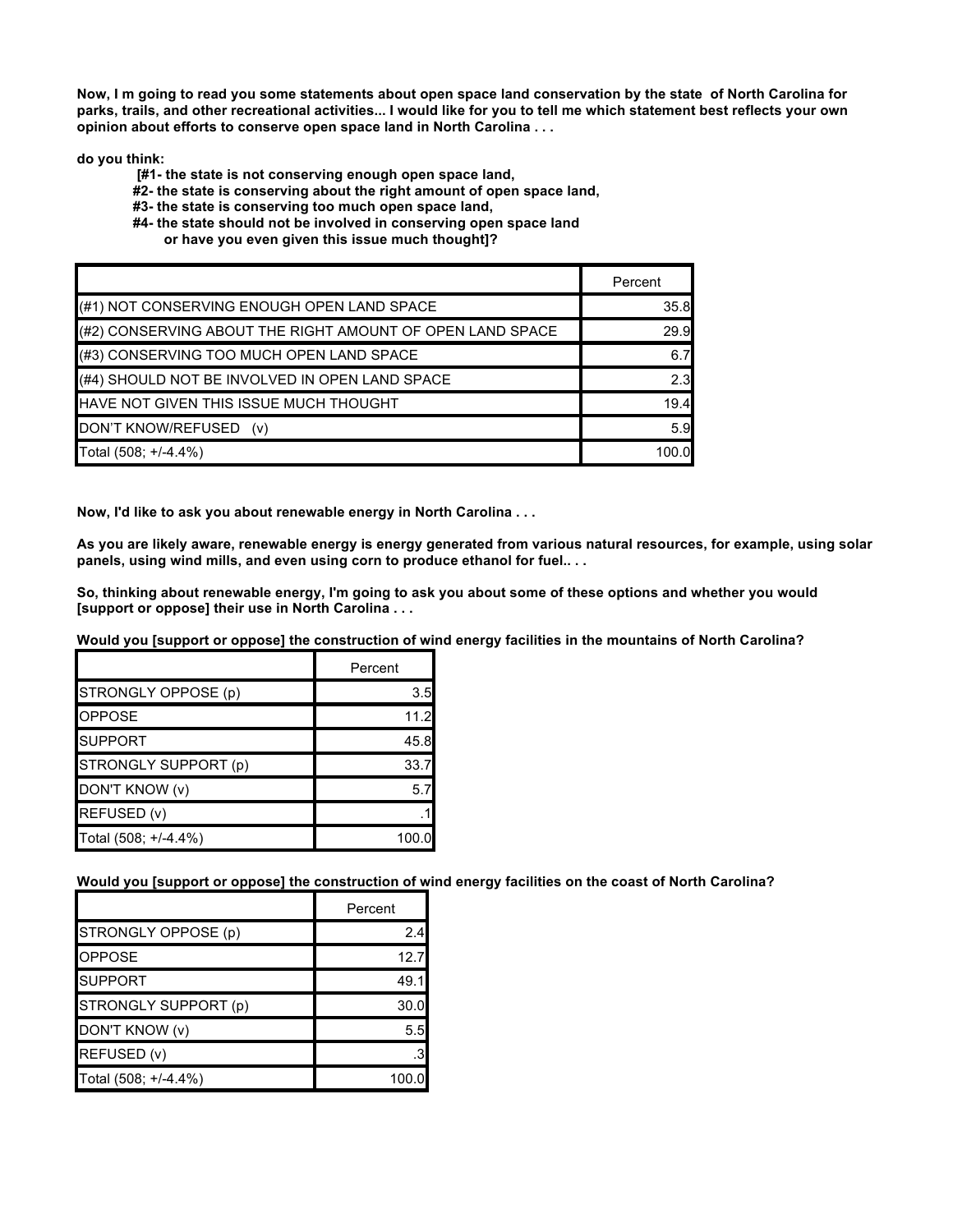Would you [support or oppose] using wood, trees, leaves, or other forest products as fuel to produce energy?

|                      | Percent |
|----------------------|---------|
| STRONGLY OPPOSE (p)  | 15.8    |
| <b>OPPOSE</b>        | 36.5    |
| <b>SUPPORT</b>       | 33.0    |
| STRONGLY SUPPORT (p) | 6.3     |
| DON'T KNOW (v)       | 8.4     |
| Total (508; +/-4.4%) | 100.0   |

#### **Would you [support or oppose] the construction of "solar farms" in North Carolina?**

|                      | Percent |
|----------------------|---------|
| STRONGLY OPPOSE (p)  | 1.9     |
| <b>OPPOSE</b>        | 8.4     |
| <b>SUPPORT</b>       | 57.1    |
| STRONGLY SUPPORT (p) | 26.3    |
| DON'T KNOW (v)       | 6.3     |
| REFUSED (v)          |         |
| Total (508; +/-4.4%) | 100.0   |

#### **How would you rate the air quality in North Carolina . . . would you say it is [very poor, poor, average, good, or very good]?**

|                      | Percent |
|----------------------|---------|
| <b>VERY POOR</b>     | 1.0     |
| <b>POOR</b>          | 8.9     |
| <b>AVERAGE</b>       | 37.6    |
| GOOD                 | 39.4    |
| <b>VERY GOOD</b>     | 12.5    |
| DON'T KNOW (v)       | .6      |
| Total (508; +/-4.4%) | 100.0   |

#### **How would you rate the water quality in North Carolina . . . would you say it is [very poor, poor, average, good, or very good]?**

|                      | Percent |
|----------------------|---------|
| <b>VERY POOR</b>     | 3.2     |
| <b>POOR</b>          | 9.6     |
| <b>AVERAGE</b>       | 42.4    |
| <b>GOOD</b>          | 33.2    |
| <b>VERY GOOD</b>     | 10.2    |
| DON'T KNOW (v)       | 1.4     |
| Total (508; +/-4.4%) | 100.0   |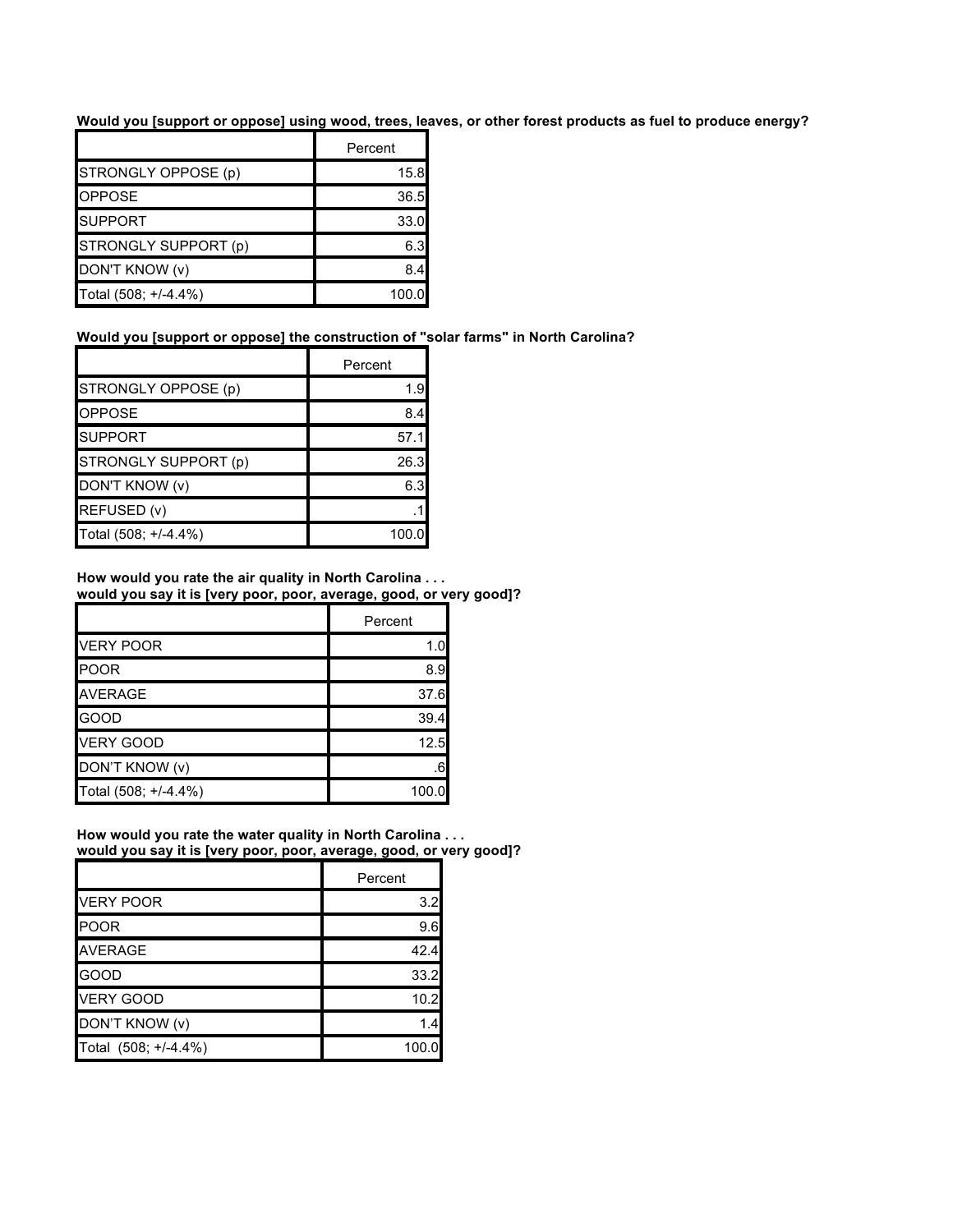**How concerned are you about the water supply levels in North Carolina . . . Are you [not at all concerned, somewhat concerned, or very concerned]?**

|                       | March<br>2008<br>Percent    | February<br>2010<br>Percent |
|-----------------------|-----------------------------|-----------------------------|
| NOT AT ALL CONCERNED  | 25.2                        | 6.8                         |
| SOMEWHAT CONCERNED    | 44.3                        | 30.2                        |
| <b>VERY CONCERNED</b> | 29.7                        | 62.0                        |
| DON'T KNOW (v)        | .8                          | 1.1                         |
| Total                 | 100.0<br>$N=473, +/-4.5\%)$ | 100.0<br>$N = 508, +1.4.4%$ |

**Are you [reducing or not reducing] water use in your home?**

**(if reducing, go to next question,; if not reducing skip to next question after activities question)**

|                        | March 2008<br>Percent       | February 2010<br>Percent    |
|------------------------|-----------------------------|-----------------------------|
| NOT REDUCING WATER USE | 15.0                        | 22.3                        |
| REDUCING WATER USE     | 83.9                        | 74.9                        |
| DON'T KNOW (v)         | 1.1                         | 27                          |
| Total                  | 100.0<br>$(N=473, +/-4.5%)$ | 100.0<br>$(N=508; +/- 4.4%$ |

**Which of the following activities for reducing water use are you doing at your home? (asked only of those indicating reducing in previous question)**

| <b>Activity</b>                                                            | <b>March</b><br>2008<br><b>Percent</b><br>Yes | February<br>2010<br>Percent<br>Yes |
|----------------------------------------------------------------------------|-----------------------------------------------|------------------------------------|
| Not Watering Outside                                                       | 54.6                                          | 42.5                               |
| Not Washing the Car at Home                                                | 51.0                                          | 40.0                               |
| <b>Taking Shorter Showers</b>                                              | 53.3                                          | 49.7                               |
| Turning Off Water when Brushing Your Teeth                                 | 45.1                                          | 50.9                               |
| Limiting the Number of Laundry Loads You Do                                | 47.6                                          | 47.4                               |
| Limiting the Number of Dishwashing Loads You Do                            | 45.4                                          | 45.0                               |
| Filling the Sink to Wash Dishes, and Not Running the Water<br>to Do Dishes | 31.9                                          | 34.7                               |
| Have Limited Flushing of the Toilet                                        | 28.8                                          | 33.2                               |
| Have Installed Water Efficient Shower Head                                 | 27.8                                          | 35.3                               |
| Have Installed Low Flow Toilet                                             | 23.4                                          | 31.9                               |
| Have Installed Water Efficient Washing Machine                             | 16.8                                          | 29.8                               |
| Have Checked and Repaired Leaks in Home                                    | 34.2                                          | 44.8                               |
| Have Installed Rain Barrel(s)                                              | 7.0                                           | 11.2                               |
| Other                                                                      | 9.2                                           | 9.7                                |
| Don't Know/Refused (v)                                                     | 1.4                                           | 1.0                                |

Note: respondents who selected "not reducing" water use in their home (in previous question) are counted as "no" in these questions about activities to reduce water use in the home. In this question, respondents were provided each option; percentages are based on total sample sizes, which for March 2008 is 473, +/-4.5%,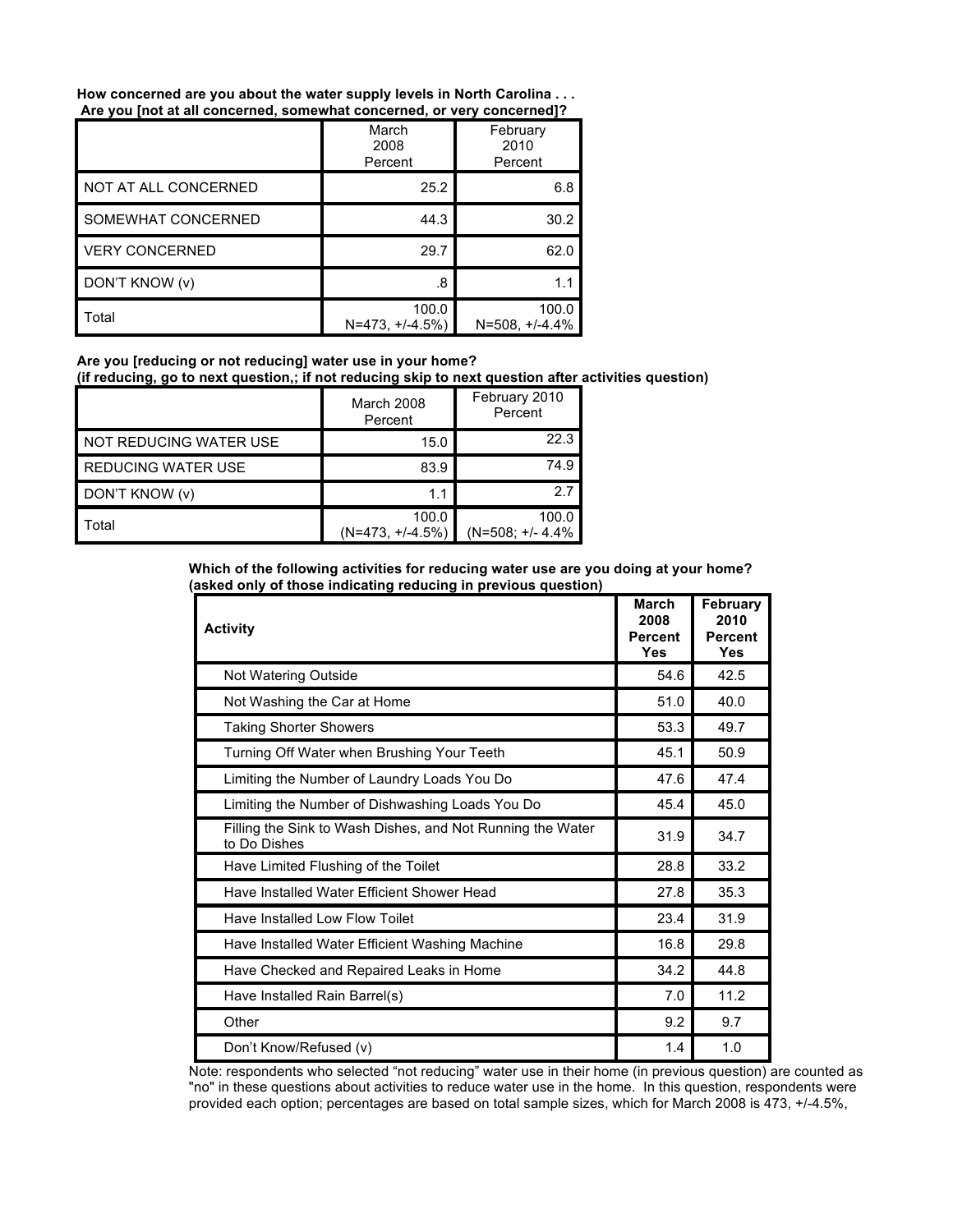and for February 2010 is 508, +/-4.4%..

Do you think that people who get their water from a private well [should or should not] have to follow conservation **guidelines used by area public water suppliers?**

|                      | Percent |
|----------------------|---------|
| SHOULD NOT BE        | 40.3    |
| <b>SHOULD BE</b>     | 52.3    |
| DON'T KNOW (v)       | 7.3     |
| REFUSED (v)          |         |
| Total (508; +/-4.4%) | 100.0   |

Do you think that water conservation in North Carolina is [a short term issue that will last about 2 to 3 years, or a long **term issue that will last more than 5 years]?**

|                         | March<br>2008<br>Percent  | February<br>2010<br>Percent |
|-------------------------|---------------------------|-----------------------------|
| <b>SHORT TERM ISSUE</b> | 25.7                      | 14.4                        |
| <b>LONG TERM ISSUE</b>  | 67.8                      | 80.4                        |
| DON'T KNOW (v)          | 6.2                       | 5.3                         |
| REFUSED (v)             | $\cdot$                   | 0.0                         |
| Total                   | 100.0<br>$N=473. + 4.5\%$ | 100.0<br>N-508, +/-4.4%     |

Now, I would like to change the topic to religion . . . . . . at the present time, do you think religion as a whole is [losing **influence on American life or gaining influence]?**

|                                             | Percent |
|---------------------------------------------|---------|
| <b>LOSING INFLUENCE</b>                     | 67.7    |
| <b>GAINING INFLUENCE</b>                    | 23.6    |
| HAS ABOUT THE RIGHT AMOUNT OF INFLUENCE (v) | 3.2     |
| SOME OTHER OBJECTION (v)                    | 0.4     |
| DON'T KNOW (v)                              | 4.9     |
| REFUSED (v)                                 | 0.2     |
| Total (508; +/-4.4%)                        | 100.0   |